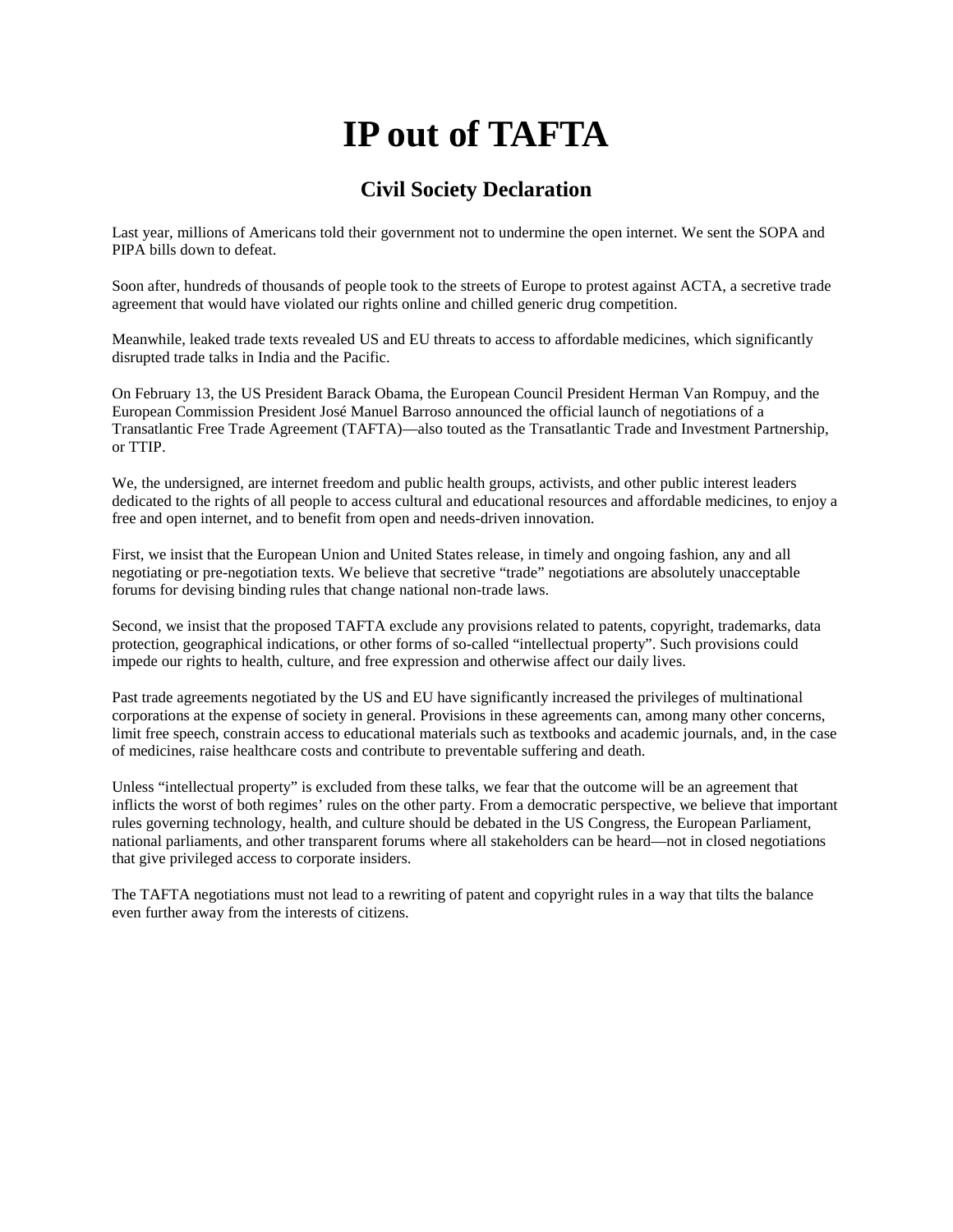@access



France





U.S

International

ACT SAN FRANCISCO





INFINORMO A LIMINARE<br>IN COPRESSO E INFORMAÇÃO

U.S



Europe



U.K.







Germany





France



#### U.S.



#### Netherlands



International



U.S.





Germany

#### Canada



Germany



Europe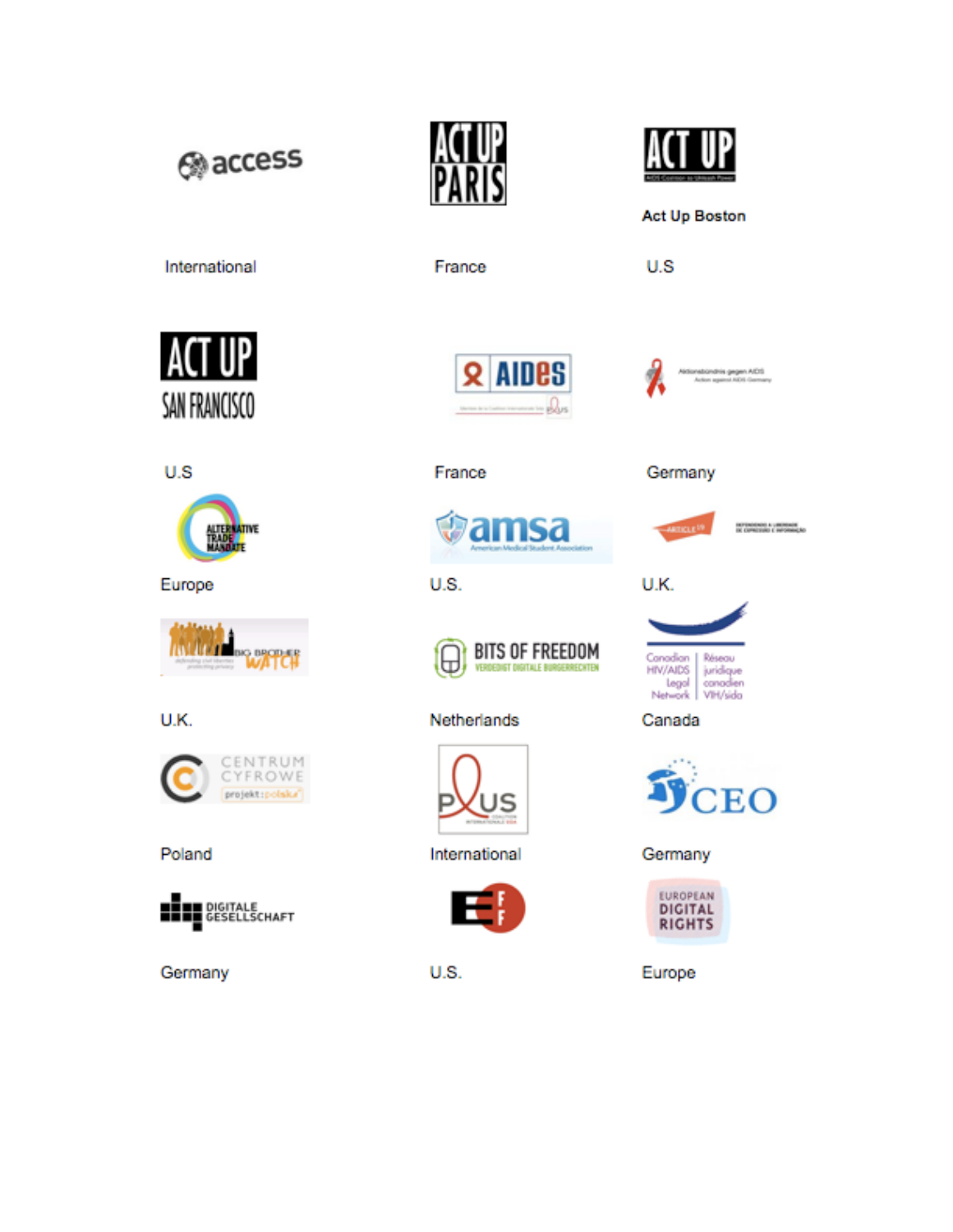## FIAR Foundation for Integrative ADS Research

**FIGHTHETHE FUTURE** 



U.S.



Germany



Europe

Canada

U.S.



Sweden



Poland

U.S.







Canada



U.S.



International









PrwerShift

Germany

**SALUD DERECHO** 

Spain

**U.S.** 

t.



Austria



International

**LA QUADRATURE DU NET** 冗

ublic Knowledge

France









Coalition<br>interagence sida<br>et développement **Coalition on AIDS**<br>and Development

U.S.